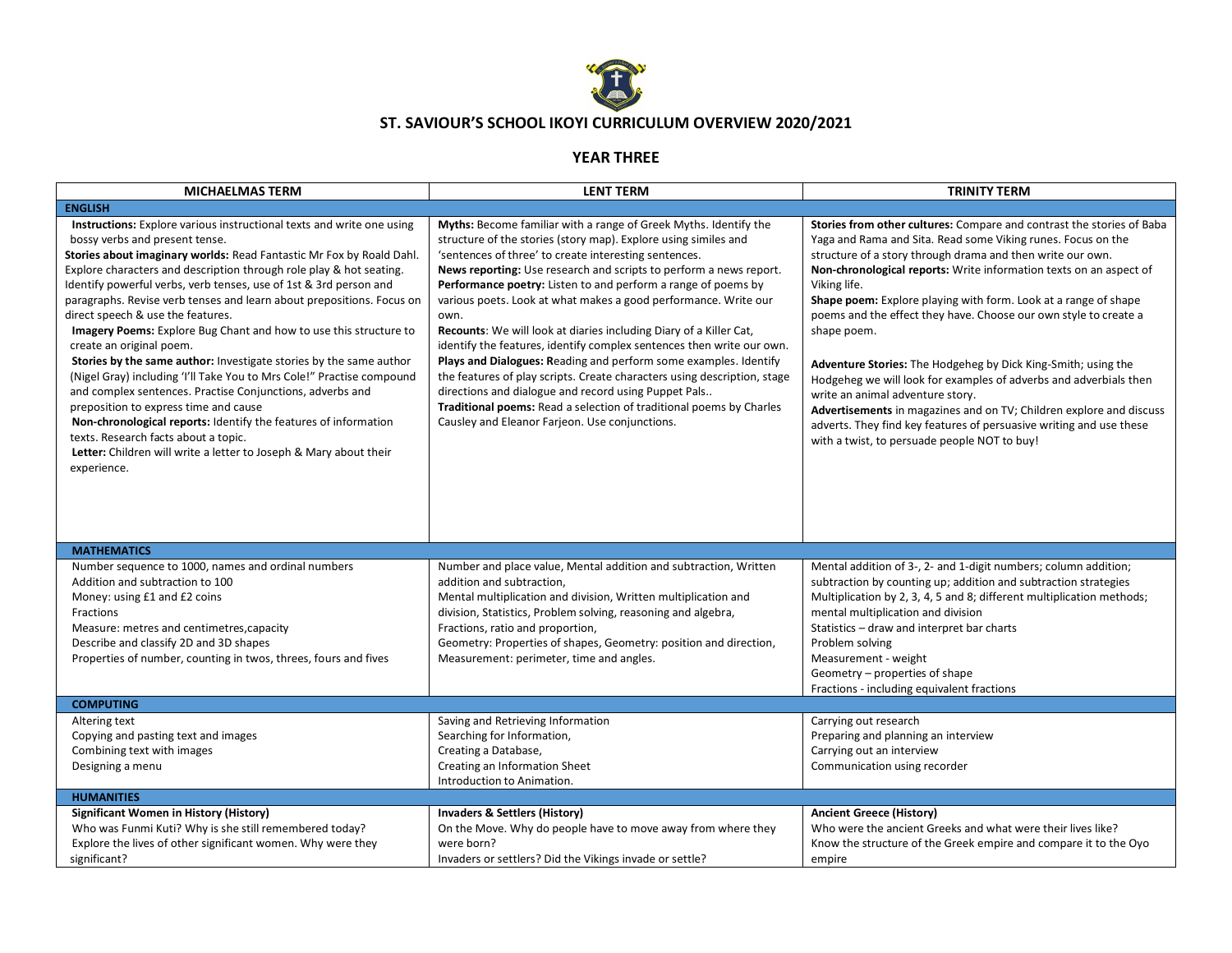

| Similarities and differences between the lives and achievements of<br>Funmi Kuti and other significant women.<br>What were the barriers for women throughout history? Are they still<br>around today?<br><b>Natural Disasters (Geography)</b><br>What are natural disasters?<br>What are earthquakes and volcanoes?<br>How are they formed?<br>Natural disasters in Nigeria: Landslides, floods and erosion.<br>Effects of natural disasters. How to protect yourself | Where did the Vikings come from and where did they settle?<br>When and how did the Vikings invade and settle?<br>What evidence of Viking life is left today e.g. artefacts and runes.<br>What can we learn about the everyday life of Vikings?<br><b>Planet Earth (Geography)</b><br>Understand basic information about the earth e.g. hemispheres<br>Understand how earth is changing<br>Understand how we can stop/prevent / reduce impact of these<br>changes<br>Understand the earth's landforms<br>Understand maps and how they are used. | What aspects of life of the Greeks can we observe among the Yorubas<br>in the Oyo empire?<br>What were some significant moments in Greek history?<br>Know how the Greeks have contributed to modern society.<br>UK/European Regions (Geography)<br>Understand the globe is split into different climate zones.<br>Research similarities and differences between a European country<br>and Nigeria (Developed country/developing country)<br>Understand similarities and differences between European countries. |
|-----------------------------------------------------------------------------------------------------------------------------------------------------------------------------------------------------------------------------------------------------------------------------------------------------------------------------------------------------------------------------------------------------------------------------------------------------------------------|------------------------------------------------------------------------------------------------------------------------------------------------------------------------------------------------------------------------------------------------------------------------------------------------------------------------------------------------------------------------------------------------------------------------------------------------------------------------------------------------------------------------------------------------|-----------------------------------------------------------------------------------------------------------------------------------------------------------------------------------------------------------------------------------------------------------------------------------------------------------------------------------------------------------------------------------------------------------------------------------------------------------------------------------------------------------------|
|                                                                                                                                                                                                                                                                                                                                                                                                                                                                       |                                                                                                                                                                                                                                                                                                                                                                                                                                                                                                                                                |                                                                                                                                                                                                                                                                                                                                                                                                                                                                                                                 |
| <b>DRAMA</b>                                                                                                                                                                                                                                                                                                                                                                                                                                                          |                                                                                                                                                                                                                                                                                                                                                                                                                                                                                                                                                |                                                                                                                                                                                                                                                                                                                                                                                                                                                                                                                 |
| Modulation and Characterisation<br>Developing confidence in group setting<br>Stage Etiquette<br><b>Building team-work</b><br>Developing simple plays performing a Nigerian theme                                                                                                                                                                                                                                                                                      | Performing Lent Term Production<br>Improving concentration and teamwork<br>Communicating using mime and expressive movements.<br>Making a simple speech                                                                                                                                                                                                                                                                                                                                                                                        | Improving improvisational skills<br>Participating actively in collaborative activities<br>Gaining and maintaining confidence in speaking<br>Improving voice projection<br>Developing stories through imagination                                                                                                                                                                                                                                                                                                |
| <b>MUSIC</b>                                                                                                                                                                                                                                                                                                                                                                                                                                                          |                                                                                                                                                                                                                                                                                                                                                                                                                                                                                                                                                |                                                                                                                                                                                                                                                                                                                                                                                                                                                                                                                 |
| Music letters<br>Lines and spaces<br>Staff / Stave<br>Note values / Rests / dotted notes<br>Grouping of notes<br>Time signatures                                                                                                                                                                                                                                                                                                                                      | Use voice expressively and creatively<br>Listening with attention to detail recall sounds with increasing aural<br>memory<br>Rhythm<br>Production songs                                                                                                                                                                                                                                                                                                                                                                                        | <b>Musical instruments</b><br>List of musical instruments<br>Families of strings, woodwind, brass, percussion,<br>Orchestra,<br>Facts about orchestra                                                                                                                                                                                                                                                                                                                                                           |
|                                                                                                                                                                                                                                                                                                                                                                                                                                                                       |                                                                                                                                                                                                                                                                                                                                                                                                                                                                                                                                                |                                                                                                                                                                                                                                                                                                                                                                                                                                                                                                                 |
| <b>FRENCH</b>                                                                                                                                                                                                                                                                                                                                                                                                                                                         |                                                                                                                                                                                                                                                                                                                                                                                                                                                                                                                                                |                                                                                                                                                                                                                                                                                                                                                                                                                                                                                                                 |
| "I am speaking in French"<br>• Revisions: to great someone, how to introduce yourself (name, age,<br>nationality, languages spoken, like and dislikes about food / animals /<br>subjects/ playground activities), the belongings, the days, the colors<br>and class items<br>• To understand simple instructions<br>• To simply describe and introduce family and pet                                                                                                 | "I am speaking in French"<br>. To ask and say what I want to eat for breakfast, lunch and diner<br>• To ask and answer with manners<br>• To give orders<br>• To say the different meals and the moment of the day<br>• The conjugation of the verb to want                                                                                                                                                                                                                                                                                     | "I am making progress in French"<br>• To ask and say what I do after school (home activities and sports)<br>• To describe the house<br>• To say what I do in which room after school<br>• To count up to 60<br>• The conjugation of the verb to do                                                                                                                                                                                                                                                              |
| <b>PSCHE</b>                                                                                                                                                                                                                                                                                                                                                                                                                                                          |                                                                                                                                                                                                                                                                                                                                                                                                                                                                                                                                                |                                                                                                                                                                                                                                                                                                                                                                                                                                                                                                                 |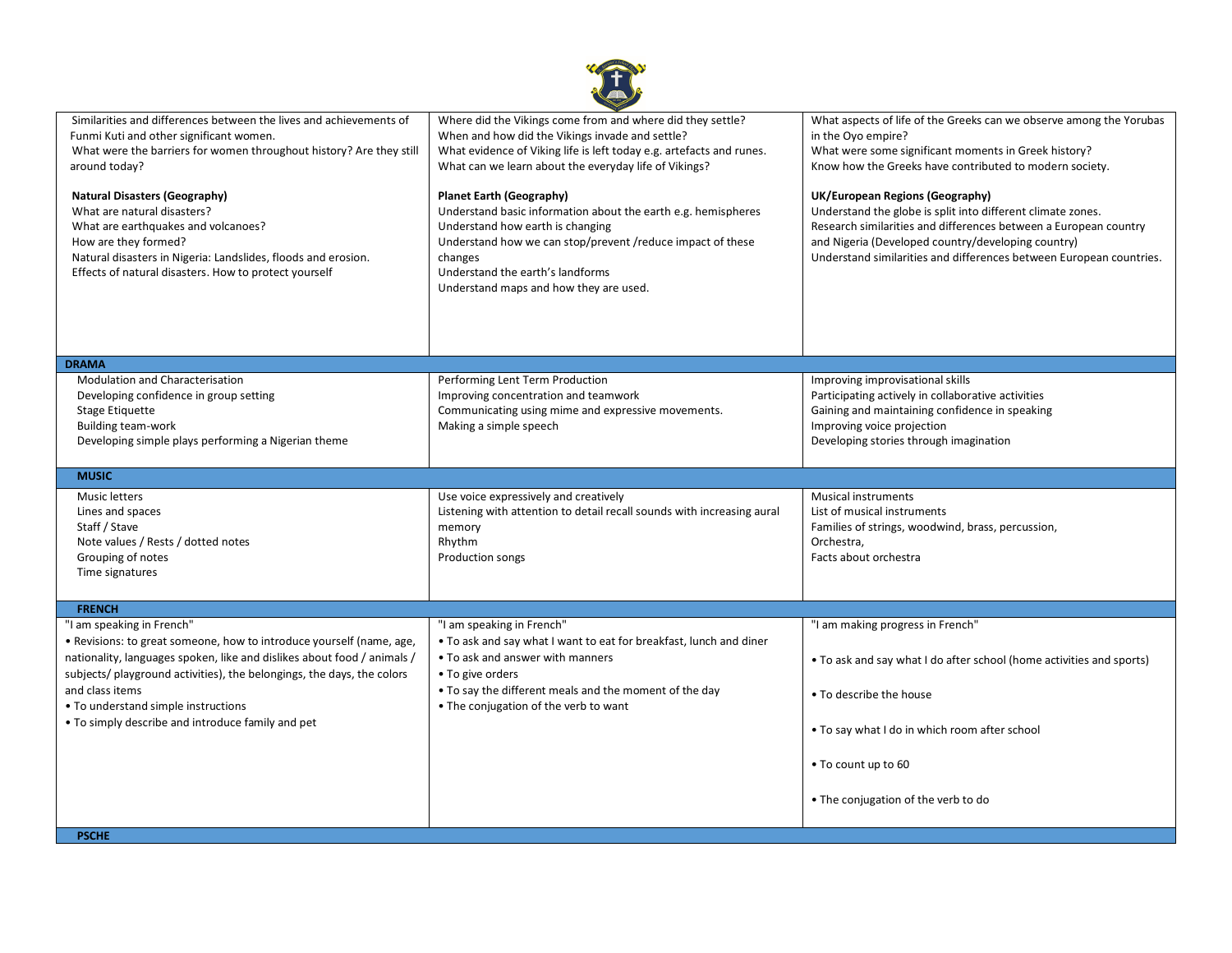

| <b>WE'RE ALL STARS!</b>                                           | LIVING LONG, LIVING STRONG                                              | <b>DEAR DIARY</b>                                                      |
|-------------------------------------------------------------------|-------------------------------------------------------------------------|------------------------------------------------------------------------|
| Devising a class charter                                          | Differences: male and female,                                           | Knowing where to go for help                                           |
| Gifts and talents                                                 | Personal space & Family differences,                                    | Taking responsibility & making wise choices                            |
| <b>Exploring feelings</b>                                         | Feeling helping.                                                        | Managing uncomfortable feelings, thoughts and behaviour                |
| Working cooperatively                                             | <b>DARING TO BE DIFFERENT</b>                                           | JOINING IN JOINING UP                                                  |
| <b>Be FRIENDLY, Be WISE</b>                                       | Similarities and differences,                                           |                                                                        |
| The importance of friends                                         | Feeling good about yourself,                                            | Jobs at home and in school, having a say in a school community         |
| Falling out with a friend                                         | Surprises,                                                              | Representation- local council; Voting and debating.                    |
| Managing anger.                                                   | Hopeful and disappointed.                                               |                                                                        |
| <b>LIBRARY</b>                                                    |                                                                         |                                                                        |
| <b>ORIENTATION</b>                                                | <b>INFORMATION ACCESS POINTS</b>                                        | Award winning books                                                    |
|                                                                   | Parts of a book Fiction and Nonfiction books                            | Introduction to award winning books                                    |
| Library citizenship                                               |                                                                         |                                                                        |
| Parts of a book (use of indexes)                                  | The card catalogue, reading the card/online catalogue                   | Qualities of an award-winning book (2)                                 |
| Call number                                                       | Using the card/online catalogue,                                        | Award winning books in the library                                     |
| Location of sources                                               | Familiarity with new books (reading)                                    | Who wants to win a book award?                                         |
| Caldecott award books                                             |                                                                         | Familiarity with books in the library                                  |
| Book handling and care skills                                     |                                                                         | Genre (biography-tall tales in collaboration with class work)          |
| Familiarizing children with newly acquired books (reading)        |                                                                         | Self-selection of appropriate materials                                |
|                                                                   |                                                                         | Book selection and care skills                                         |
|                                                                   |                                                                         | Authors and illustrators                                               |
|                                                                   |                                                                         | Basic elements of research- "Question-plan-Gather"                     |
| <b>SCIENCE</b>                                                    |                                                                         |                                                                        |
| <b>Keeping Healthy</b>                                            | <b>Growing Plants</b>                                                   | <b>Light and Shadows</b>                                               |
| Healthy and balanced diet                                         | Parts of a plant                                                        | Light reflection                                                       |
| Identify that animals, including humans, need the right types and | -Identify and describe the functions of different parts of flowering    | How shadows are formed                                                 |
| amount of nutrition, and that they cannot make their own food;    | plants: roots, stem/trunk, leaves and flowers                           | Recognise that they need light in order to see things and that dark is |
| they get nutrition from what they eat.                            | What do plants need to grow well?                                       | the absence of light                                                   |
| Skeletal system (Bones and muscles)                               | -explore the requirements of plants for life and growth (air, light,    | Notice that light is reflected from surfaces                           |
| Identify that humans and some other animals have skeletons and    | water, nutrients from soil, and room to grow) and how they vary from    | Recognise that light from the sun can be dangerous and that there are  |
| muscles for support, protection and movement                      | plant to plant investigate the way in which water is transported within | ways to protect their eyes                                             |
| Earth, Rock and soils                                             | plants                                                                  | <b>Revision</b>                                                        |
| Compare and group together different kinds of rocks on the basis  | <b>MAGNETS</b>                                                          | <b>Forces and motion</b>                                               |
| of their appearance and simple physical properties                | Properties of metals, Sorting materials (metal and non-metals), What    | what are forces                                                        |
| Describe in simple terms how fossils are formed when things that  |                                                                         |                                                                        |
| have lived are trapped within rock                                | are magnets, Magnetic                                                   | Different types of forces.                                             |
|                                                                   | circus, magnetic poles                                                  |                                                                        |
| Soils-soil is made from rocks                                     |                                                                         |                                                                        |
| Weathering of rocks: how soil is formed                           |                                                                         |                                                                        |
| Recognise that soils are made from rocks and organic matter.      |                                                                         |                                                                        |
| PE.                                                               |                                                                         |                                                                        |
| <b>ATHLETICS ACTIVITIES</b>                                       | <b>ATHLETICS ACTIVITIES</b>                                             | <b>GYMNASTIC ACTIVITIES</b>                                            |
| Throwing                                                          | Throwing                                                                | Body shapes                                                            |
| Throwing practice                                                 | Throwing practice                                                       | <b>Balancing act</b>                                                   |
| Running                                                           | Running                                                                 | Methods of travelling                                                  |
| Jumping                                                           | Jumping                                                                 | Sequence on apparatus                                                  |
| NET/WALL GAME                                                     |                                                                         | <b>INVASION GAMES</b>                                                  |
| Bouncing and catching                                             | NET/WALL GAMES                                                          | Throwing and catching                                                  |
| Racket skills                                                     | Bouncing and catching                                                   | Improving accuracy                                                     |
| King of the court                                                 | Racket skills                                                           | Invaders                                                               |
|                                                                   |                                                                         |                                                                        |